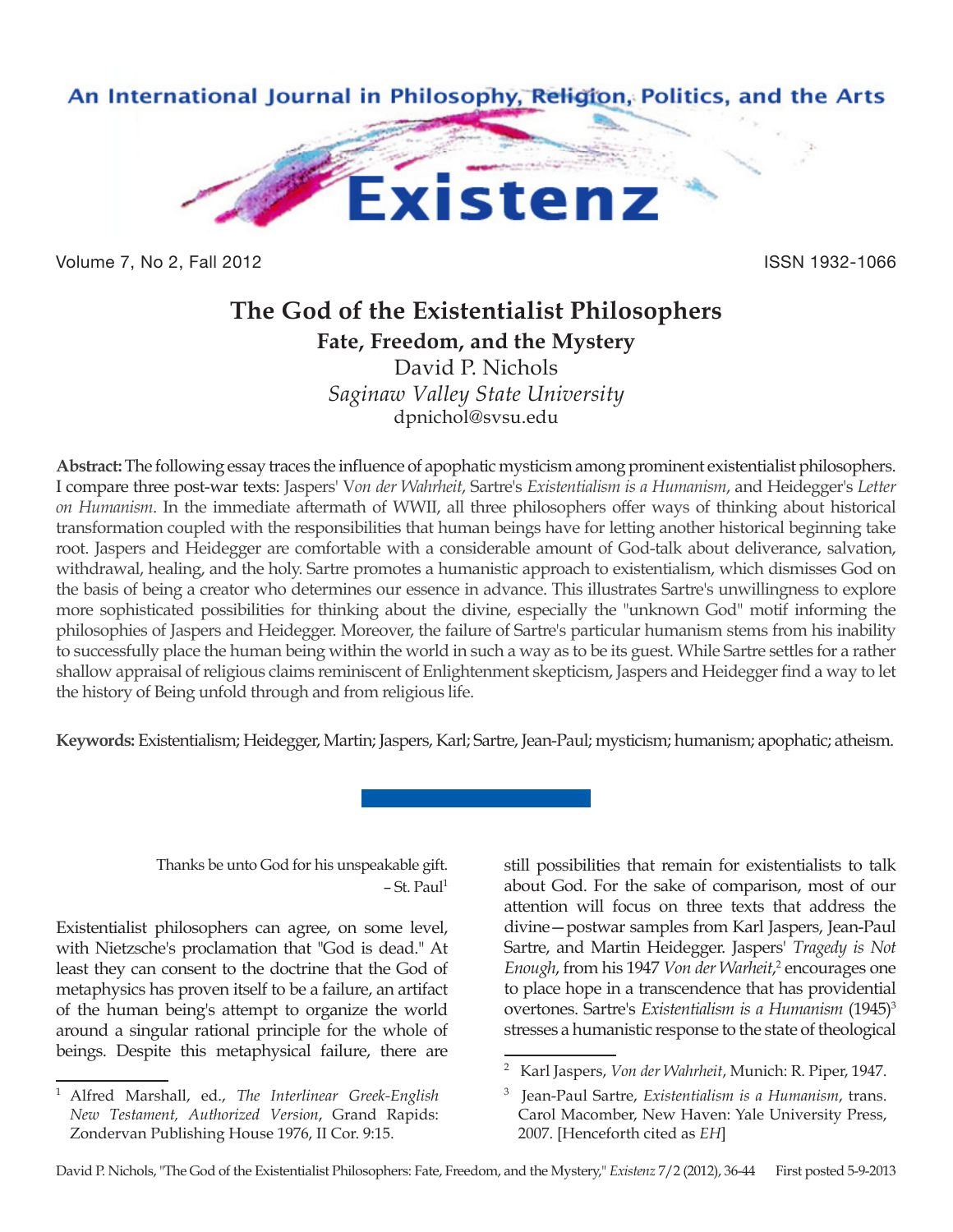abandonment. Heidegger's *Letter on Humanism* (1946)4 invites us to reconsider the divine in light of an "ontological difference" between Being and beings. Each of these texts attempts to open a future path for human existence out of the smoldering ash of a war that challenged our sense of purpose and historical direction. But Jaspers and Heidegger take their theological cues from the standpoint of the unknown God, where God necessarily remains hidden, a selfconcealing source for all appearances. The superiority of their positions, when compared to Sartre, lies in the acknowledgement that our historical transformation depends on an ontological grace just as much as it depends on the exercise of human freedom.

# **The Legacy of the Unknown God**

In some ways existentialist philosophers can be remarkably unified with respect to matters about God. Regardless of whether existentialists fall into "theistic" or "atheistic" camps, they share this much in common: a rejection of the God of Western metaphysics. Of course, this includes more than just the creator-God of omnipotent, omnipresent, and omniscient qualities. The rejection extends to any grand organizing principle for the meaning of beings in their totality, including an Archimedean point, image of perfection, object of ascent, meat-grinder of history, or rational Absolute. The existentialist renders any God of that sort as unbelievable, and for good reason. The Western intellectual tradition has ushered in a long succession of divine portraits, each one meant to correct the flaws of those that had gone before, until finally we have come to see in these portraits little more than the projection of our own need to organize the world. The problem seems to have originated, at least in some measure, from trying to size up Being on the basis of beings, as though what we meant by Being was somehow akin to "the highest being." The existentialist also bemoans the metaphysical tendency to treat the essences as fixed points, as though the "what" of whatever exists has changeless meaning, wholly independent of human experience. Nor does it do us any good to approach Being from the perspective of this same essentialism. What Being means must not be limited to another fixed point on the horizon; in fact, what is meant must not be

<sup>4</sup> Martin Heidegger, "Letter on Humanism," in *Pathmarks*, trans. William McNeill, Cambridge: Cambridge University Press, 1998. [Henceforth cited as *LH*]

limited to another being at all.

The failure of the metaphysical pursuit of the highest being still leaves us with the difficult task of getting to the source for the showing of beings. Existentialism attempts to find this ground from within the human being as the contextual whole through which a world appears. Instead of simply reducing the being of the human being to one being among others, the existentialist privileges it as the wider locale where transcendence happens. For this reason the relationship that we have toward the world is not merely one of reception; rather, the world always comes to us as *our* world, its phenomena wedded to our own historical development. Moreover, what hides itself in the revelatory process is every bit as important as what shows itself in that process. The human being just is an ecstatic movement, a standing-out from itself as it stands within its world, so that it hides its ontological origin beneath the totality of the very experiences that open for it.

We find many advocates for the notion of a selfconcealment of Being in Western history, although never so numerous as those in the ancient world. Heidegger attributes to Heraclitus a primordial experience of this self-concealment expressed in the principle that "nature (*physis*) loves to hide."5 Heraclitus explores many examples of negation among his fragments, but here he seems to get closer to its origin, insofar as he associates even the giving of appearances with a negative, parallel sheltering. Thus he offers us an early example of the apophatic approach to ontology: in order to get to the source, we must concentrate on the self-negating, self-concealing process that occurs within the showing of beings. He demonstrates the interpretive power of this *apophasis* or affirmationthrough-negation for mythology when he says, "The One, the only wisdom, does and yet does not consent to be called Zeus."6 Parmenides shares something in common with Heraclitus here, despite their differences in regard to nothingness. In the proem to Parmenides' didactic poem, he pays a visit to the goddess who resides at the halls of night. Before he can reach her for her truths, he makes an ascent to the imposing gates

<sup>5</sup> G. S. Kirk, J. E. Raven, and M. Schofield eds., *The Presocratic Philosophers: A Critical History with a Selection of Texts,* 2nd edition, Cambridge: Cambridge University Press 1984, Fragment B123.

<sup>6</sup> Quoted in Richard Geldard, *Remembering Heraclitus*, Herndon, VA: Lindisfarne Books 2000, p. 28.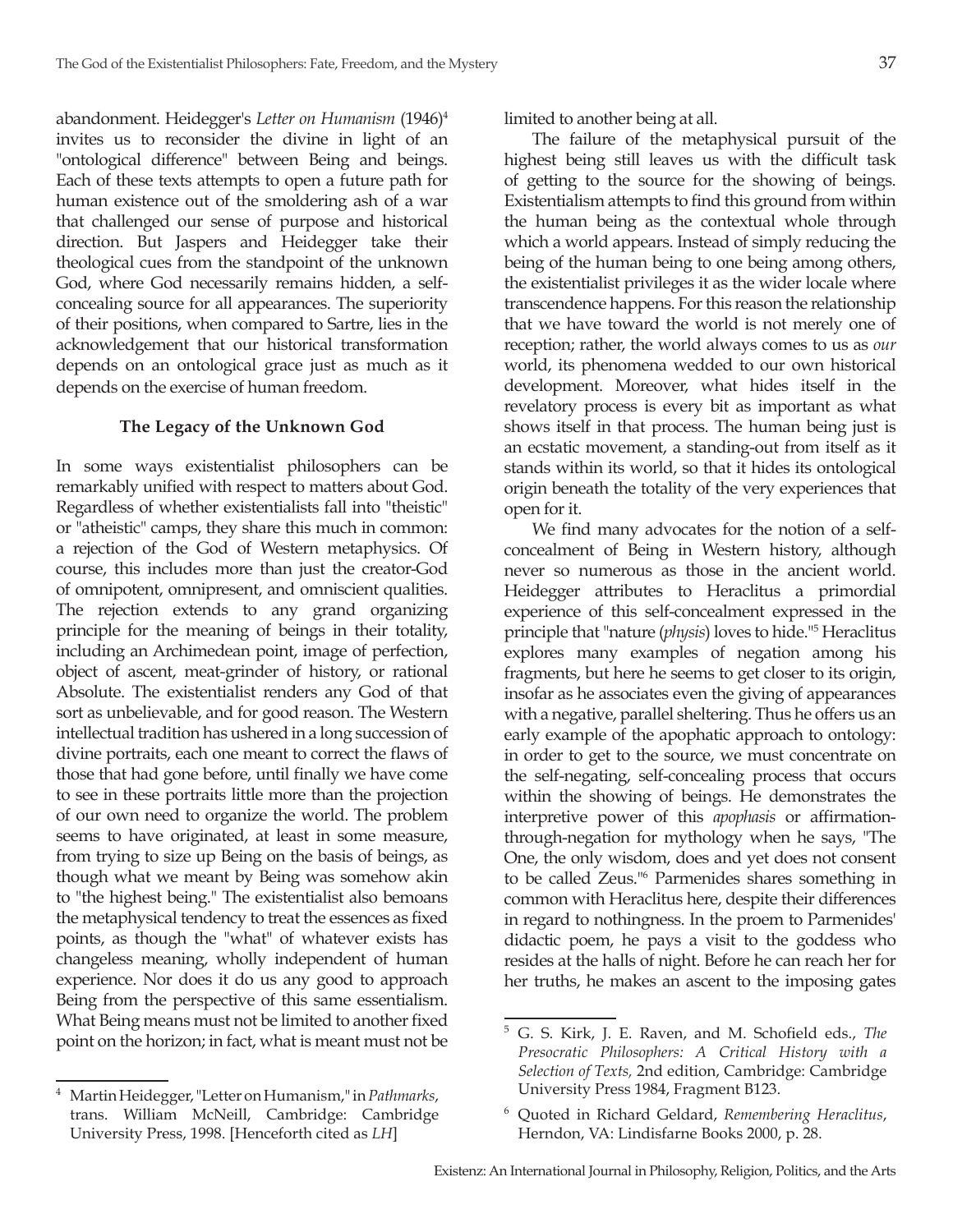held fast by *dikē* or cosmic order. The doors swing wide open, which enables Parmenides to pass from the realm of mere seeming to the realm of what is. The fact that the philosopher goes beyond the cosmic order to the halls of night to meet the goddess shows how much he resembles the initiate of a mystery cult, his journey an attempt to penetrate the inner recesses of the darkest mystery of all.

Plato and Aristotle have their own ways of communicating self-concealment, especially when the essences are at issue. For example, they agree that philosophy has its origin in the experience of wonder (*thaumaston*), which causes human beings to question the essences.<sup>7</sup> The poet or mythmaker supplies us with the earliest responses to wonder by describing the essences as deities. But that is not to say that Plato and Aristotle are simply dismissing the gods of mythology as crude misapprehensions of what is; rather, these philosophers are highlighting something extraordinary about the appearances themselves. At the core of these experiences, explains Aristotle, before anthropomorphic and zoomorphic "mythological accretions" were added, human beings were quite right to identify something divine pervading the whole of nature (*AM* 1074b1-14). Wonder estranges and displaces us from our current mode of thinking,<sup>8</sup> it makes us aware of our own ignorance, and thereby prompts a transition toward increased understanding. Aristotle provides a similar account of wonder in his explanations for tragic drama: the denouement of the play occurs with a turning point in the plot, whereby reversal, recognition, and suffering befall characters all at once—a rupture conducive to a wondrous or literally awesome (*thaumaston*) encounter

for the spectators.<sup>9</sup> We must still hold Plato and Aristotle responsible for the ways in which they send the Western tradition down the path of the God of metaphysics. But they deserve credit all the same for retaining a sense of self-concealment that mirrors the primordial religious experience. They recognize that beings have a way of hiding, camouflaged by their everyday appearances, until such time as their mysteriousness once again renews itself for us.

The Greek tragedies demonstrate the battleground for the appearances made possible by the human being's ecstatic position. Hölderlin's formula for grasping the hero's transgression is most helpful for our purposes—the rebellion against the gods for the sake of better serving the gods.10 The tragic hero opposes a reigning structure of meaning—the prevailing gods through a creative effort that then opens another horizon for beings to show themselves. Aeschylus' Prometheus exemplifies this logic with his stubborn refusal to submit to Zeus. The one who steals fire from the gods waits in chains, knowing that Zeus must also one day succumb to the fate of being eclipsed by his successor. The same fidelity to the origin of creativity occurs in Sophocles' *Antigone*, its heroine speaking for the ground upon which the city stands. Absence has rarely had a better advocate than Antigone, keeper of the dead, who shows her disdain for all human and divine order, except for the laws belonging to Hades himself.<sup>11</sup> Eventually the whole robust tragic cycle, with its transition from old gods to new gods, gives way to another layer of concealment, the flight of the gods. In Euripides' *Bakkhai*, Dionysus, the god of tragedy, life and death, presence and absence, returns to his home with a curse of madness for the city that has forgotten him. If Heraclitus was right that nature loves to hide, it was perhaps only a matter of time before the god

<sup>7</sup> Socrates claims in the Theaetetus that the experience of wonder is "an experience which is characteristic of a philosopher," and that "this is where philosophy begins and nowhere else." Plato, Theatetus, Plato, Complete Works, ed. John Cooper, Indianapolis: Hackett Publishing Company 1997, 155d2-4. Aristotle says, "It is through wonder that men now begin and originally began to philosophize…." Aristotle, "Metaphysics," in *Readings in Ancient Greek Philosophy, From Thales to Aristotle*, Third Edition, eds. Marc S. Cohen, Patricia Curd, and C.D.C. Reeve, Indianapolis, Hackett 2005, 982b12-13. [Henceforth cited as *AM*].

<sup>8</sup> Martin Heidegger, *Basic Questions of Philosophy: Selected Problems of Logic*, trans. Richard Rojcewicz and Andre Schuwer, Indianapolis: Indiana University Press 1984, p. 147.

<sup>9</sup> Aristotle, "Metaphysics," in *Aristotle XVII and XVIII*, Loeb Classical Library, trans. Hugh Tredennick, Cambridge: Harvard University Press, 1990, 1452a2-5.

<sup>&</sup>lt;sup>10</sup> Friedrich Hölderlin, "The Ground for Empedocles," in *Essays and Letters on Theory*, trans. Thomas Pfau, New York: State University of New York Press 1988, pp. 53, 55. Antigone describes her position this way in her defense before Kreon. Sophocles, *Sophocles' Antigone*, trans. Richard Emil Braun, New York: Oxford UP 1973, pp. 450-470, 519.

<sup>11</sup> George Steiner, *Antigones: How the Antigone Legend has Endured in Western Literature, Art, and Thought*, New Haven: Yale University Press 1984, pp. 76-7.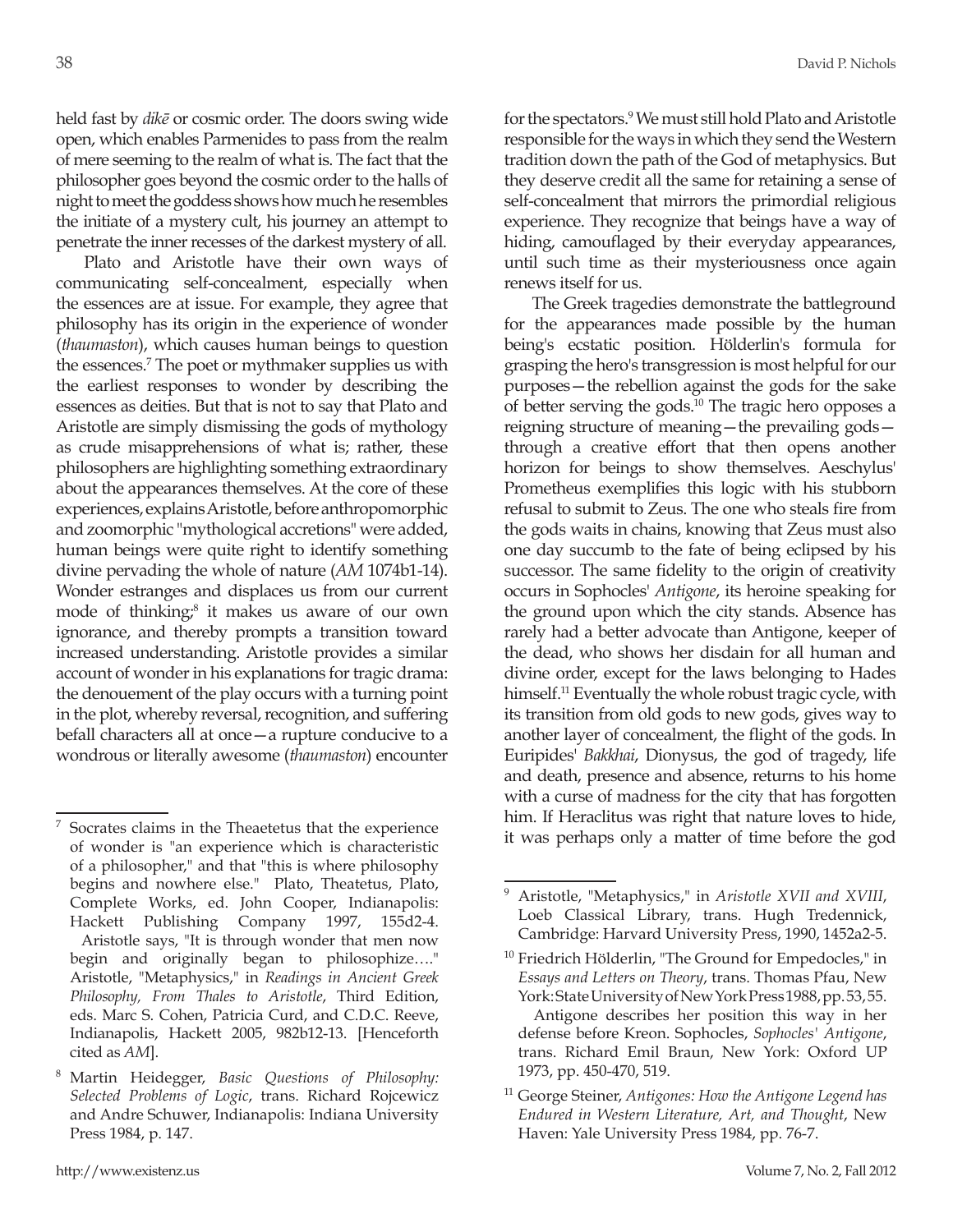cloaked itself further in absence.

Christianity continues the apophatic tradition in its theological exploration of the Godhead. The earliest example may come from Paul's sermon at the Areopagus where, Stoics in attendance, he associates the gospel with the Athenians' altar to the unknown god.<sup>12</sup> He distances this unknown God from every temple and idol, all the while stressing his nearness: "for, 'In him we live and move and have our being'; as even some of your poets have said" (*RSV* Acts 17:28). This accords with Paul's admonition to believers to be in the world without being of the world—to posture themselves in eager expectation for the coming revelation, the *parousia*. It would take a few more centuries before Christianity could settle upon a definitive solution to the Trinitarian Godhead. In the decades following the first Council of Nicaea the Cappadocian fathers articulated a Trinitarian vision that not only maintained the equality of Father, Son, and Spirit, but also sought to keep intact the mysterious otherness of Paul's unknown God. They saw in the Father the unknowable origin of all being, from which the begetting of the Son and the proceeding of the Spirit are made possible. Although the fathers did borrow the language of the classical philosophers to depict the essence (*ousia*) and persons (*hypostaseis*) of God, they expressly rejected the Platonism whereby universal essences were supposed to exist independently of particulars.13 They certainly were not aiming with their account of God to describe some "thing" with a few qualities or manifestations, as these perspectives were among the heresies that they meant to circumvent.<sup>14</sup> By the fifth century, the legacy of the unknown God found expression in "The Mystical Theology" attributed to Dionysus the Areopagite. This theologian summoned readers to plunge into the unintelligible but brilliant darkness of God, "so that we may unhiddenly know that unknowing which itself is hidden from all those possessed of knowing amid all beings…."15 Such was the apophatic mindset that continued to dominate Byzantine theology, while Western Christendom leaned toward the God of metaphysics, its own mysticism steadily marginalized, often dismissed as an inferior response to the rational system.

### **Karl Jaspers and the Background of All Backgrounds**

Karl Jaspers was one of those existentialist philosophers who remained comfortable with a considerable amount of God-talk. This theological component of his philosophy reflects his commitment to transcendence as a necessary ingredient for existential and worldhistorical transformation. His view of transcendence also illustrates his opposition to the God of metaphysics by requiring us to forsake any singular rational meaning for Being. Jaspers likewise rejects the speculative assumption that we can assume a God's eye view of the whole of human history or rationality.16 Instead he associates the experience of transcendence with those unusual moments where human beings stand at the limits of their world totality, no longer conforming to its immanence. The opportunities for such limit-situations may range anywhere from religious experience to psychological disorder. But in each relevant case, the authentic person is someone who draws upon the infinite possibilities stored up within the Encompassing—the comprehensive whole surpassing any given horizon. This effort requires the would-be agent of authenticity to rise up with the passionate creativity that swells from a pre-rational freedom. Jaspers uses the term Existenz to describe this potential to be, which, in the moment of authenticity, culminates in heightened self-awareness and willfully resists the prevailing horizon of meaning. At these two poles of our finite existence, we experience God as the depth of an infinite sea—elusive, unknowable, yet every bit as real as the world immediately available to us.

In Jaspers' estimation, the unknown God was important for existentialism at least as early as Kierkegaard and Nietzsche. He reviews a host of telling similarities between the two, despite their apparent opposition regarding Christianity. Among these affinities, Jaspers notes that both philosophers expressed interest in the unknown God when they

<sup>12</sup> Herbert May and Bruce M. Metzger, eds, *The Oxford Annotated Bible with Apocrypha, Revised Standard Version*, New York: Oxford UP, 1973, Acts 17:18, 22-23. [Henceforth cited as *RSV*]

<sup>13</sup> Anthony Meredith, *The Cappadocians*, New York: St. Vladimir's Press 1995, pp. 105, 108.

<sup>14</sup> Vladimir Lossky, *The Mystical Theology of the Eastern Church*, New York: St. Vladimir's Press 1976, pp. 48-9.

<sup>15</sup> Dionysus the Areopagite, *Pseudo-Dionysus: The Complete Works*, trans. Colm Luibheid, New York:

Paulist Press 1987, pp. 135-6, 138.

<sup>16</sup> Karl Jaspers, *Reason and Existenz*, trans. William Earle, Marquette: Marquette University Press 1997, p. 48. [Henceforth cited as *RE*]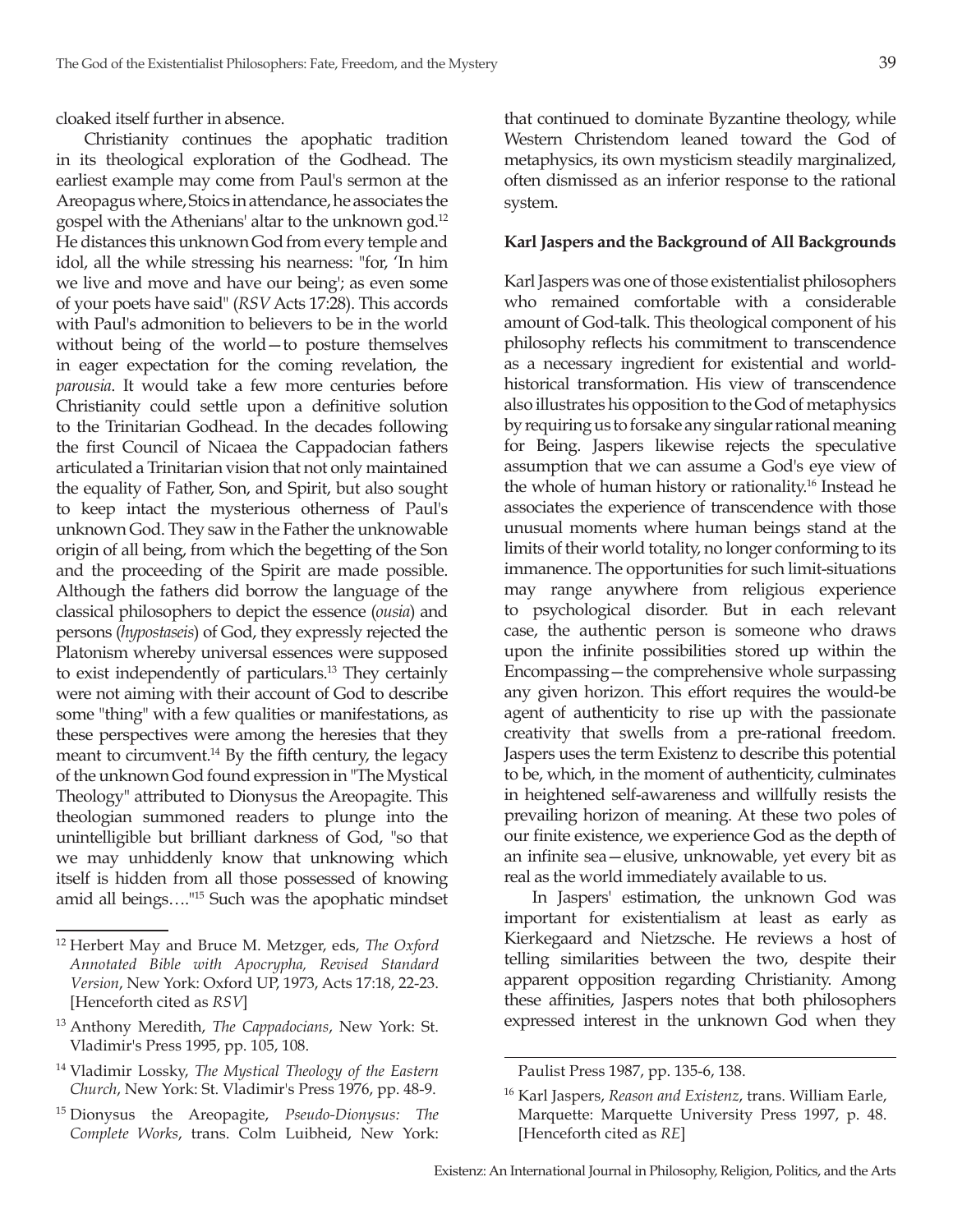were young. He quotes the twenty-five-year-old Kierkegaard who writes, "In spite of the fact that I am very far from understanding myself, I have… revered the unknown God" (*RE* 35). And a twenty-year-old Nietzsche composes a poem entitled, "To the Unknown God," in which he writes,

I would know Thee, Unknown, Thou who grips deep in my soul, wandering through my life like a storm, Thou inconceivable, my kin! I would know Thee, even serve Thee. [*RE* 35]

The result of this devotion to a non-rational or at least extra-rational source of transcendence becomes, for Kierkegaard and Nietzsche, a "worldless loneliness" that makes them exceptions in their time. Jaspers' account of this loneliness is strikingly reminiscent of that Pauline instruction to wait upon the appearance of the Lord without submitting to the current world order. Another example of the apophatic attitude in Kierkegaard and Nietzsche comes in the form of their proclivity for indirect communication—language that deliberately conceals and masks (*RE* 27). Jaspers notes that in their ambiguous modes of expression they summon us to the hiding that necessarily accompanies great ontological truths. The wisdom of this comparison of Kierkegaard and Nietzsche—one whom Jaspers characterizes as a theist, the other as an atheist—rests in the insight that at the root of existentialism is a mystery of Being that runs deeper than conventional categories of theism, atheism, or for that matter agnosticism.

In the final section of *Von der Warheit* Jaspers offers a hermeneutical analysis of tragedy meant to demonstrate the significance of transcendence for the development of human consciousness.<sup>17</sup> Again he describes the ecstatic condition of human existence in terms of shared horizons with boundaries, and limitsituations that can prepare us for transcendence. The tragic drama imitates the recurring shipwreck of our existence against the limits of our temporary horizon, at the cost of every seemingly complete truth turning into failure (*TNE* 56). Still, the best tragedies never simply abandon us to destruction; they involve a catharsis where humans transcend their suffering on the way to a superior encounter with reality (*TNE* 80). For Jaspers the tragic effort to break asunder the bonds of our current meaning structure, and thereby welcome transcendence, amounts to a yearning for deliverance (*TNE* 42). The time may come for a civilization when tragic knowledge no longer suffices as the ultimate expression of this saving power (*TNE* 37). This explains why world saviors like Jesus or the Buddha offer messages of universal salvation for humanity. Their messages establish faith in a transcendent reality and provide a way for humanity to work together toward the goal of deliverance. Whenever human beings experience transcendence, they become cognizant of a wider context of fundamental reality. World religions are better equipped to capitalize on this expansive openness as they break through the limits of the tragic cycle, exposing it for its own constraints. Tragedy was always open to the destruction of our most sacred truths; as Jaspers sees it, tragedy itself must suffer shipwreck so that we can arrive at a better understanding of ourselves and our world.

The justification that Jaspers gives for transcending tragic knowledge depends in no small measure on the unknown God of apophaticism. He clearly points to the divine in the self-concealing transcendence of the Encompassing when he describes God at one point as "the background of all backgrounds" (*TNE* 43). In addition, Jaspers insists that we not limit our conception of Being to mere nothingness, as though we knew its essence to be simply one of negation. If we equate our experiences of transcendence with nothingness, we adopt a philosophy that leads us into despair. In fact, he argues that such a perspective fails to be truly tragic insofar as it forsakes any hope in the prospect of deliverance. Jaspers encourages his contemporaries to create a new beginning for themselves in the wake of the war—to recognize an expansion of the possibilities of meaning in place of the suffocating stranglehold of totalitarianism. He makes reference to the hopefulness that Hamlet has when speaking of the unknown (*TNE* 69, quoted):

There are more things in heaven and earth, Horatio, Than are dreamt of in your philosophy.

The same optimism persists in Jaspers' rejection of any "pan-tragism" of ontology for which Being "has a crack running through it" (*TNE* 93-4). "We object to it," he says, "as to every metaphysics that would approach Being and Reality deductively and that would make descriptive statements about the nature of Being or God—we object to it because it seeks to make them both absolute and finite" (*TNE* 97). In Jaspers' view the

<sup>17</sup> Karl Jaspers, *Tragedy is Not Enough*, trans. Harald A. T. Reiche, Harry T. Moore, and Karl W. Deutsch, Boston: Archon Books, 1969. [Henceforth cited as *TNE*]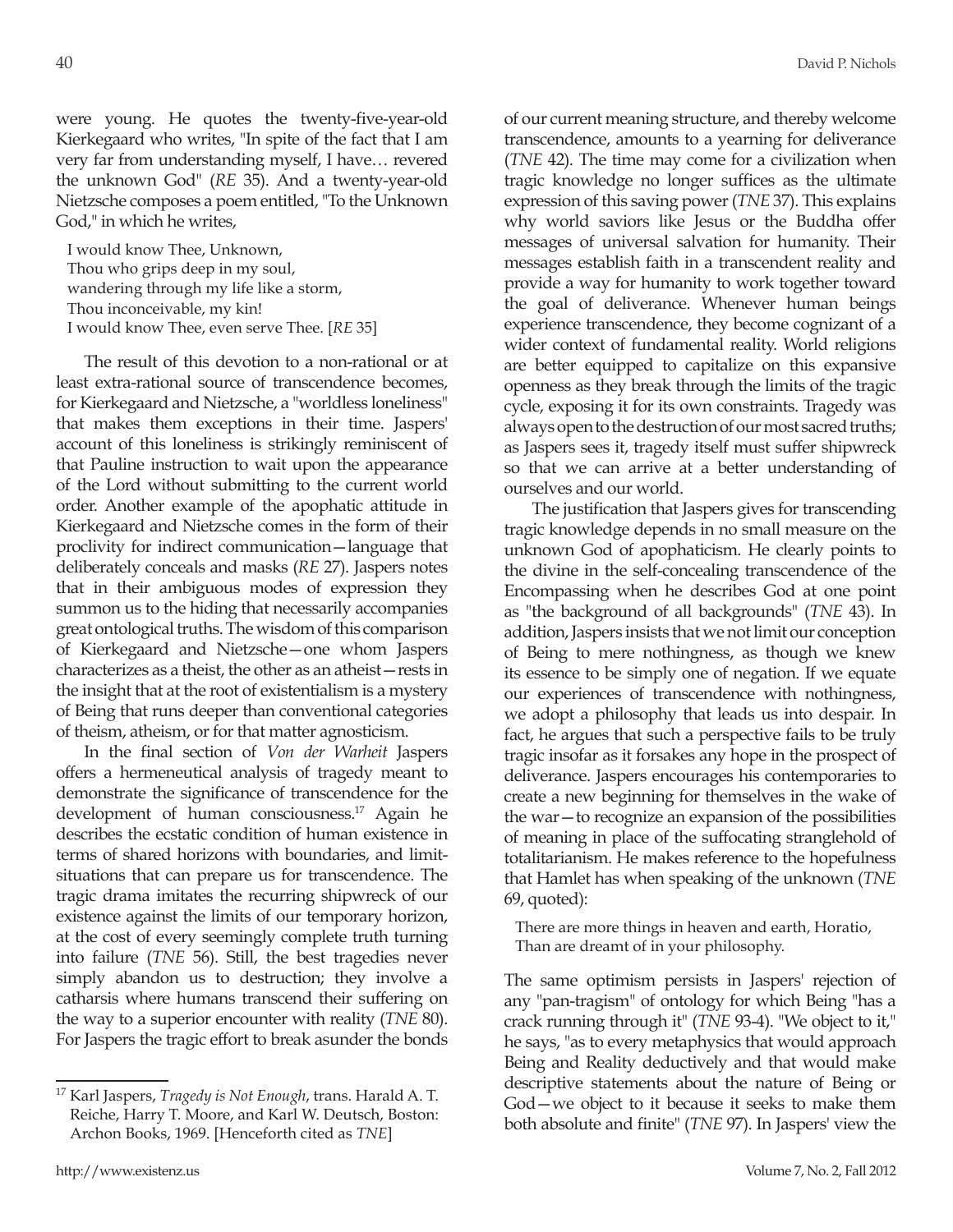finite and the infinite are separated in the same manner as the immanent and the transcendent.

Jaspers organizes much of his approach to human existence around the need to preserve the mystery of Being from attempts to rationally order it. But that might cause us to question whether Jaspers can truly know what he claims to know about that Reality. For example, how does he know that the proponent of pantragism has wrongly attributed the Nothing to Being itself? Could it not be Jaspers who wrongfully assumes the purity of the infinite? He says that transcendence dooms everything to failure in tragedy, but we have reason to suspect that our finitude, along with the selfconcealment that happens in transcendence, has its source in a deeper Not, a "death of God" just as much as a life of God (*TNE* 78). We might also question whether Jaspers has been too cavalier about associating Being with God. But at least in this case we can give him credit for his ability to uncover examples of grace operative in our experiences—examples which do, after all, constitute the primary empirical evidence available to us for such a divinity. The grace that speaks for the unknown God comes to us in different gifts: the finite world that we inhabit as a shared horizon, the transcendence that alerts us to an infinite vastness, and the deliverance that lifts us from one structured existence to another. On occasion Jaspers goes so far with this grace as to observe "flashing signals" in our sky—glimpses of storms not quite released, indicators for what could belong to the next horizon (*RE* 22, 43).18 None of this historical transformation can happen, however, without a whole lot of mutual effort on our part. So he draws on the religious legacy of human beings struggling together and loving one another, their communication resulting in openness and expansion of meaning. This exempts him from the label of humanism in the traditional sense of an affirmation of humanity marshaled against divinity. Instead, Jaspers' brand of humanism affirms human existence in cooperation with what the unknown God has to offer.

#### **Sartre and the God of Inconsistent Belief**

The possibilities for the unknown God, albeit prominent in Jaspers' writings, are entirely vacant from Sartre's analysis of the divine. The silence is all the more astonishing when we consider how indebted Sartre was to an ecstatic view of human existence. He recognizes, indeed emphasizes, the role of self-concealment in the ecstatic process of being human, yet never gives a fair hearing to the apophatic approach to God. Sartre works out the self-concealment in terms of "two ekstases"—the pre-reflective and reflective poles of identity formation.19 He describes the pre-reflective cogito, or being-in-itself, as the existence that we have been thrown into and that we continue to be. He couples this with the idea that the human being also exists in order to be its own witness, a being-for-itself realized by way of a reflective cogito (*BE* 74). The bifurcation between being-in-itself and beingfor-itself results in the problem of "not being what one is": as we posit who we are, we engage in a surpassing that simultaneously negates who we are; we dwell in the absence, and not only the presence, of ourselves. The whole fissure would not be possible, argues Sartre, were it not for the way that nothingness haunts Being. He seems to be in agreement with Jaspers here insofar as both reject the notion of an absolute nothing, a fissure that would run as deep as Being itself. Sartre claims that Being has not the tiniest crack, but that non-being resides only on its surface, coiled around it, lingering as its shadowy derivative (*BE* 16).

Sartre's *Being and Nothingness* (1943) had already included scattered remarks about the impossibility of God. Each one of these criticisms targets the traditional God of metaphysics, without so much as acknowledging any other descriptive options. For instance, Sartre rejects ontological and cosmological proofs for the existence of God on the basis that they are attempts to ground contingent beings on the firm foundation of a non-contingent being (*BE* 81-2). Instead, he says, the surpassing of being-in-itself through being-foritself is a movement that originates from a contingent basis, and yet loses itself in its attempts to ground itself as consciousness. Yet the self-concealment that Sartre traces in the surpassing is precisely where he could welcome apophatic alternatives to the conventional God of the philosophers. He argues that God cannot possibly exist because "a being which would be its own foundation could not suffer the slightest discrepancy between what it is and what it conceives" (*BE* 80). In other words, Sartre expects God to have to suffer the same fate as the rest of us—the fate of "not being what

<sup>18</sup> Karl Jaspers, *Philosophy of Existence*, trans. Richard F. Grabau, Philadelphia: University of Pennsylvania Press 1971, p. 26.

<sup>19</sup> Jean-Paul Sartre, *Being and Nothingness*, trans. Hazel E. Barnes, New York: Philosophical Library 1956, p. 44. [Henceforth cited as *BE*]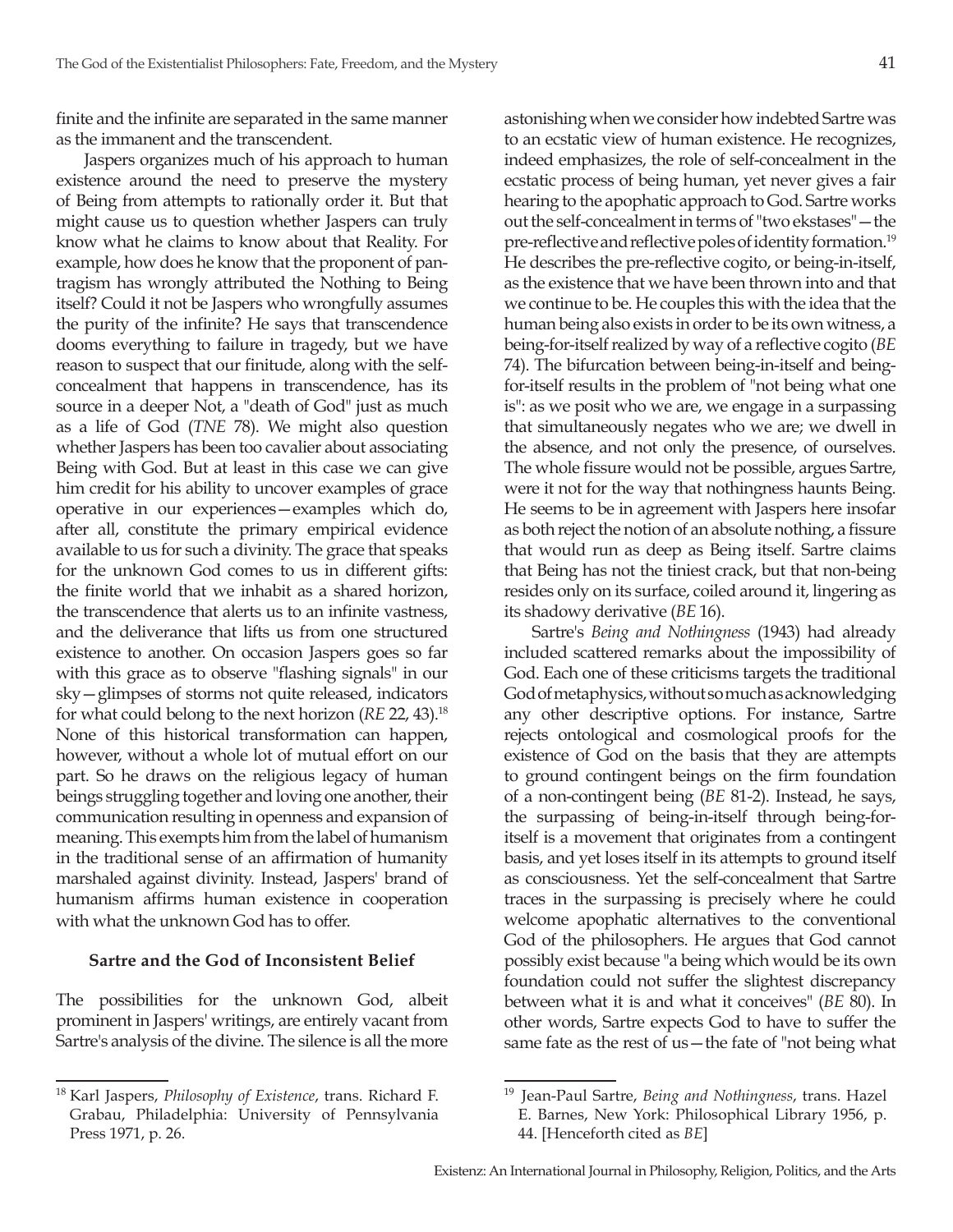one is"—as he surpasses himself by means of his selfcomprehension. The theist falls into a contradiction at this point according to Sartre: the God who was supposed to be the basis for his own existence cannot at the same time manage to remain self-identical (*BE* 90). These criticisms of theism demonstrate just how much Sartre had ensconced himself in that historical dialectic about God that expects to organize beings in cooperation with the greatest being. His numerous references to God as "a being" are particularly damning; as an existentialist committed to atheism, he owes us an argument for why his conception of Being, ever cloaked in that absence that accompanies our fall to reflective consciousness, differs so much from the unknown God.

Similar attacks on the God of metaphysics persist in Sartre's *Existentialism is a Humanism*, which he first delivered at the Club Maintenant of Paris in October 1945. The humanism that Sartre prescribes in the immediate aftermath of the war involves an affirmation of human existence in response to our theological abandonment (*EH* 27). He traces the consequences of this abandonment, or the realization that God does not exist, at two levels. First, he rejects the teleological conception of a divine craftsman who determines the essence of humanity in advance of its existence. Unlike manufactured objects such as a book or paper knife, the existence of the human being actually precedes its essence. Here Sartre attempts to explain our ecstatic situation in terms of a self-projecting subjectivity whereby the human being remains "nothing other than his own project" and "nothing but a series of enterprises" (*EH* 37-8). Since we cannot authentically take refuge in a divine craftsman, we find ourselves left to the awesome and inescapable responsibility of deciding for ourselves who we will be, albeit without any model for doing so. Sartre next extends the consequences of abandonment to a second level, the elimination of all principles inscribed in an intelligible heaven (*EH* 28). Whenever humanism draws upon a predetermined essence of humanity, a universal scheme of progress, or a utopian vision, these heavenly archetypes cause it to fall back into the theist's trap of attributing to the human being what properly belongs to the paper knife—an essence formed in advance of its existence. Not surprisingly, Sartre also thinks that among the two kinds of existentialists, whom he categorizes as Christians and atheists, the latter are more consistent about their freedom (*EH* 20).

Despite Sartre's attempts to distill his own existential humanism of principles inscribed in an intelligible heaven, he overlooks his commitment to one of the most stubbornly persistent forms of metaphysics—the Absolute Subject. This failure is evident, for example, in his reworking of Kant's categorical imperative. Sartre clearly rejects the possibility of establishing universally binding rules of morality, notwithstanding the fact of Kant's transparency about these rules being self-made (*EH* 49). But this rejection of binding principles does not stop Sartre from reestablishing universality at a deeper level of subjectivity, one in which I must still commit myself to an image of humanity—an image according to which I would be willing to have the rest of humanity regulated (*EH* 26-7, 45). He claims that the human being commits himself to a portrait of humanity by way of his very actions, much like an artist must commit to his painting; yet no single portrait can ever suffice to capture humanity once and for all (*EH* 37). Where Kant stresses respect for autonomy, Sartre again takes us deeper into a self-projected humanity: by willing my own freedom, I necessarily will the freedom of all others. Where Kant describes a "kingdom of ends" comprised of moral agents who create the moral laws that they are also subject to obey, Sartre recognizes a "universal human condition" in which every free person, regardless of class or culture, shares in the human reality of having a project with its own "universal value" (*EH* 42-3). Sartre even goes so far as to label the perpetual construction of humanity—being a project, forming one's essence as "the absolute" (*EH* 43-4). What Sartre never quite grasps about all of this self-affirmation is that he has merely replaced the divine craftsman and his heavenly principles with a heavenly human subject. Regardless of how ecstatic, impermanent, or self-creating this process of subjectivity may be, it remains for Sartre an organizing principle for beings based on the greatest being.

Instead of seeking refuge from the God of metaphysics in the Cartesian subject, Sartre should have sought ways to usher human existence further under the shadow of its world. His alternative to the teleological world-production of the divine craftsmen is the freely chosen world-production of the human project. As a result the human subject remains largely at the helm of the sending of the history of the world and its phenomena. Of course Sartre does acknowledge the "thrownness" of our historical situation, so that we are by necessity the recipients of what others have contributed to this ongoing project. But this is a far cry from the providential qualities of Jaspers' Encompassing or what Heidegger calls the "world that worlds" for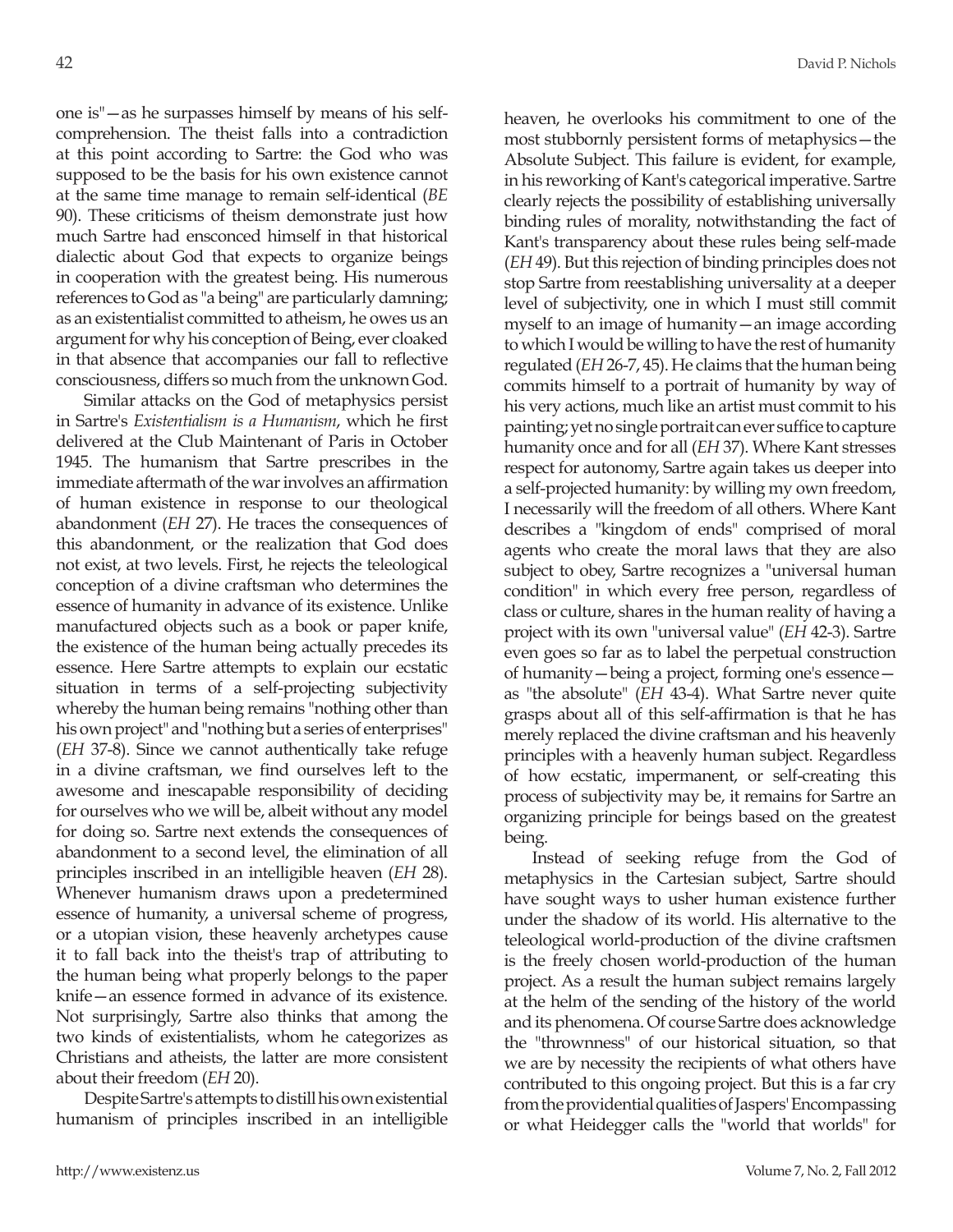our being-in-the-world.<sup>20</sup> The humanism that Sartre promotes ultimately fails to take responsibility for our place in the world: it turns a deaf ear to what the world can say to us from itself. He shows how truly myopic his subjectivism has become when he describes objects like the book or paper knife as having meaning because of the purpose assigned to them—for if not from God, then by default, from us. In truth neither objects nor subjects have their meaning solely from the purposes consciously determined for them. Sartre at least needs an account of phenomena—book and paper knife, rock and stream—more penetrating than what he can reach through the bare constructivism of the repainted canvas. These phenomena are just as much the result of an ontological grace where beings reveal themselves to us and yet at the same time conceal themselves from us as they are products resulting from the artisan's projection.

# **Martin Heidegger and the God of the Holy**

Only a year had passed since Sartre presented his *Existentialism is a Humanism* when his colleague Jean Beaufret received a letter from the Black Forest of Germany. It had come from the hand of a philosopher who had recently lost his teaching privileges and suffered a nervous breakdown as a result of his dubious associations with the now fallen regime. This early version of what would later be published as the *Letter on Humanism* was Heidegger's response to a list of questions about humanism recently sent to him from Beaufret.<sup>21</sup> Much of the letter attacks Sartre for unwittingly committing himself to metaphysical presuppositions through his account of human existence in *Existentialism is a Humanism*. Heidegger chastises him for effectively secularizing a medieval conception of God—that God is his own being—in order to reconstitute that God in the domain of human subjectivity (*LH* 249). Heidegger also rejects Sartre's effort to reverse the order of essence and existence, saying that this tactic remains indebted to the potentiality and actuality of Aristotelian metaphysics (*LH* 250). In place of Sartre's misguided approach to "humanity" Heidegger stresses how Being is responsible for sending the human being into its ecstatic existence (*LH* 257). This allows him to introduce a postwar message far more subdued than what he had favored several years past in the polemical themes of tragic heroism. The letter invites the reader to prepare for the possibility of a primordial encounter with Being in the way that it reveals itself to us through beings. It also facilitates one of Heidegger's best opportunities to talk about divinity, which he chooses to pursue in the context of "the holy." He does so through descriptions of dwelling in the world that might otherwise seem peculiar to religious life.

 "Language is the house of Being," says Heidegger (*LH* 239). This is crucial for his portrayal of our ecstatic existence because language plays the role of sustaining what Being gives us. Language can also help us to bridge the ontological difference, the divide between beings and their source—at least in the sense of bringing that source nearer to our experience. In order to realize the close proximity we have to our ontological source to "dwell" through language—we must assume an attitude of guardianship for our home. This requires a thinking that lets beings be, by preserving, caring for, or shepherding beings in regard to their essences rather than dominating them with the instrumental purposes of metaphysics. In truly apophatic fashion, Heidegger calls for less philosophy and more thinking, less speaking and more listening—in short, a heightened awareness of what eludes language altogether, the indescribable gift of being-here (*LH* 243, 276). The creative genius of the poet arises from this attentiveness, whereas the linguistic activities of the grammarian or logician already come too late. When the creators and guardians, poets and thinkers finally locate the words for what they have been listening to, they open the opportunity for what Hölderlin calls the homecoming. Heidegger interprets this to mean the arrival of another historical epoch whereby humans get a fresh view of beings as they are being disclosed, and thereby experience another way of belonging to the world that has been handed down to them. In the meantime, Nietzsche's proclamation of the death of God, not to be mistaken for a declaration of atheism, recognizes the homelessness that has overtaken Western history (*LH* 257).

The *Letter on Humanism* furnishes us with one of the finest apophatic examples of how to talk about God without talking about God. Heidegger tiptoes around the traditional minefield of metaphysical God-talk in order to inch us closer to the possibility of a genuine encounter with divinity. He dissociates himself from both theism and atheism so he can avoid any metaphysical baggage attached to those positions.

 $20$  Martin Heidegger, "The Origin of the Work of Art," in *Poetry, Language, Thought*, trans. Albert Hofstadter, New York: Harper & Row 1971, p. 44.

<sup>21</sup> Jean Beaufret, *Dialogue with Heidegger*, trans. Mark Sinclair, Bloomington: Indiana University Press 2006, pp. vii-viii.